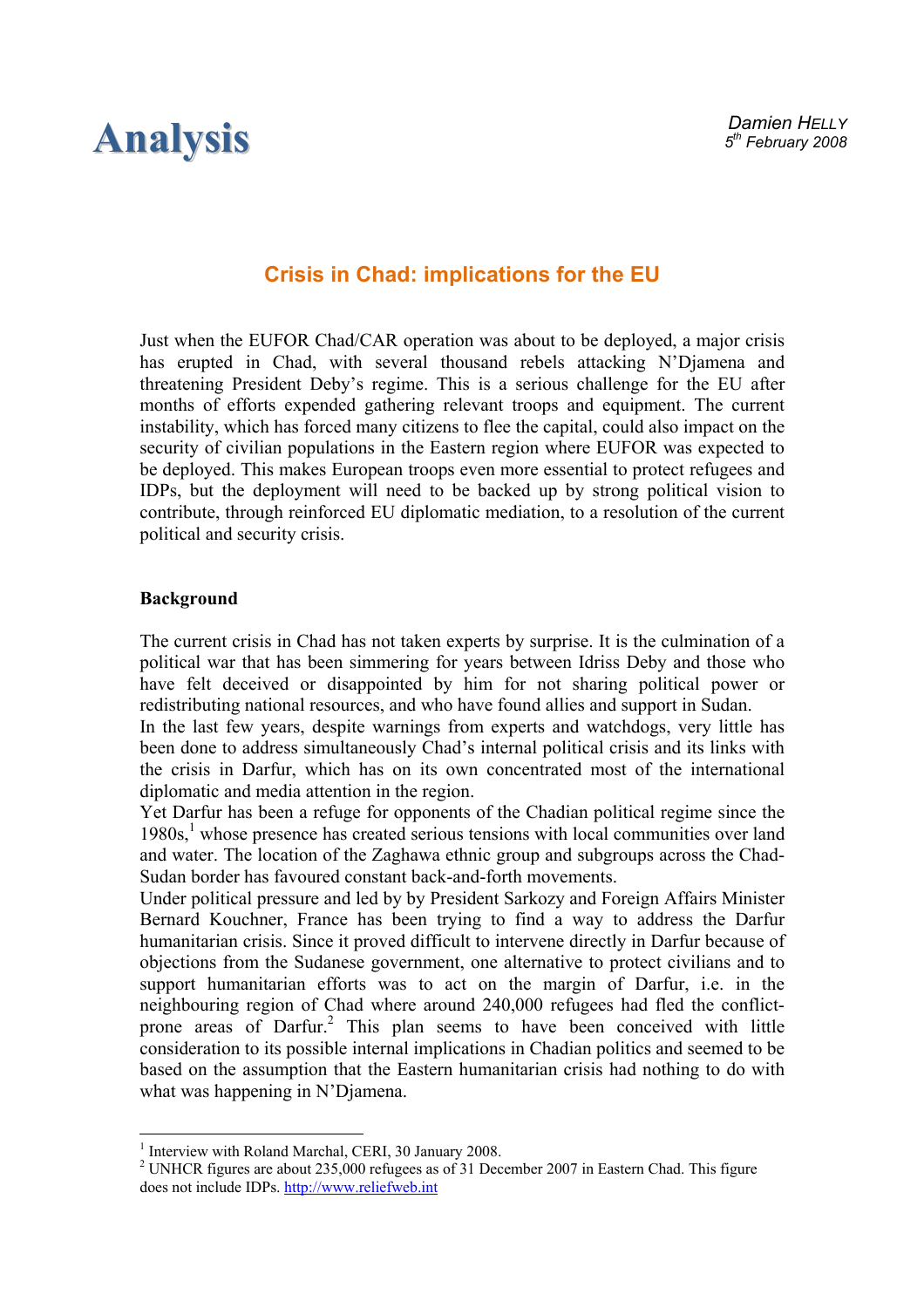#### **The current crisis**

This time, three main rebel groups, temporarily united since last December, have attacked N'Djamena. Their leaders, who used to work for or fight together with Deby in the past, know him well and would vie among themselves for power in the event of Deby being overthrown. Given the fluidity and the shifting nature of alliances amongst armed groups and their leaders in Chad, the sustainability of this alliance and of the current balance of forces is highly unpredictable.

Mahamat Nouri, a Gorane and Deby's former Defence Minister, is the leader of the UFDD (Union des Forces pour la Démocratie et le Développement)<sup>3</sup>. Timan Erdimi (RFC – Rassemblement des Forces pour le Changement), from the Zaghawa Bideyat subclan, is Deby's nephew and former adviser.

Abdelwahid Aboud Makaye (UFDD F – Fondamentale), a dissident from UFDD who set up its 'Arab wing' and who is a former member of the FUC (Front Uni pour le Changement) was already involved in the attack against the capital in April 2006. Approximately 3,000 rebels have fought against almost the same number of more heavily equipped Chadian armed forces.

Fighting between Chadian forces and opposition groups gathered in Sudan had been going on for several months, increasing tensions between the two countries. It was reported that the rebels entered Chad on 29 January despite Chadian air raids into Sudan.<sup>4</sup> All the rebels' movements have been monitored by the French military forces (as confirmed by French Defence minister Hervé Morin) which have not intervened directly<sup>5</sup> but were accused by a spokesman for the rebels on 3 February of having deployed troops around the presidential palace to deter an attack.<sup>6</sup>

#### **Why now?**

 $\overline{a}$ 

The balance of power between Deby and his divided opponents had remained more or less the same since 2006 until it was announced that an EU military operation would be launched in areas populated by refugees and Internally Displaced People (IDPs) in order to ensure the security of civilians and of humanitarian aid workers. The EU operation was perceived by many as an international legitimisation of Deby's grip on power: strong warnings were issued by rebel leaders against the EU troops, humanitarian agencies were unconvinced of the 'neutrality' of the force and some EU Member States were concerned about an alleged French hidden agenda aimed at continuing Paris's unconditional support to Deby while launching the EU operation, no matter what the state of play was in terms of Chad's internal politics.

<sup>&</sup>lt;sup>3</sup> Crisis Group report, *Vers le retour de la guerre ?*, 1<sup>er</sup> juin 2006, pp.14-15. Brother in arms of Hissen Habré, Nouri then rallied to Deby after his *coup* in 1990. He was then ambassador to Saudi Arabia until 2006 when he became involved in the rebel movement.

<sup>4</sup> [www.rfi.fr, 'V](www.rfi.fr)iolents combats entre l'armée et les rebelles', 1 February 2008**.** <sup>5</sup>

 $\frac{1}{2}$  Hervé Morin stated that a direct military intervention in that case would not fit into the military agreement signed between Chad and France. La Tribune, 3 February 2008.<br><sup>6</sup> [www.tv5.org,](www.tv5.org) Interview with Oussman Hissein, 3 February 2008. This information has not been

confirmed by France.

<sup>&</sup>lt;sup>7</sup> 'Rebels warn of "total war" if EU force is not neutral',<www.irinnews.org>, 14 September 2007.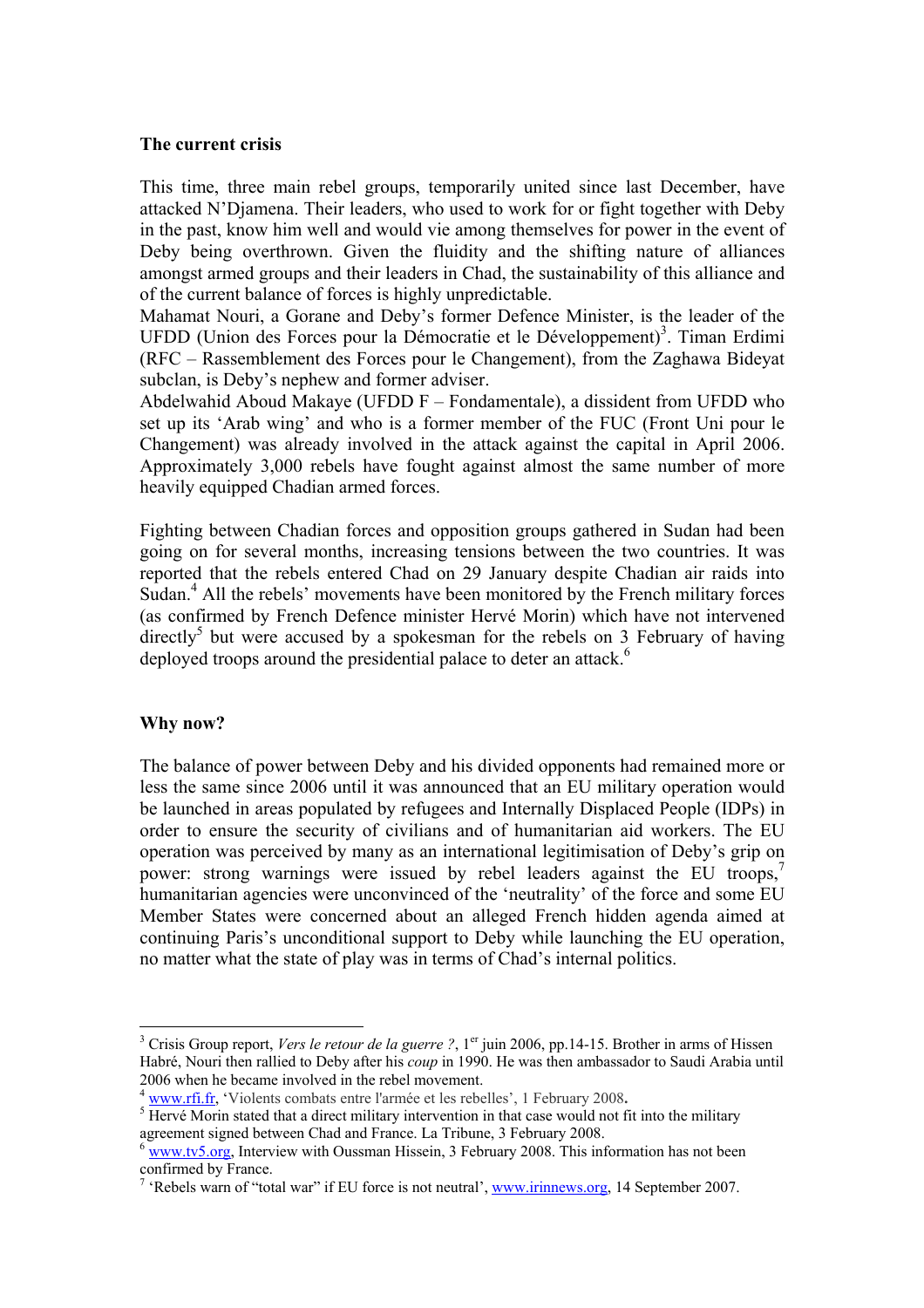For some in the armed groups who want to continue their struggle against Deby, the EU operation was seen as a way of indirectly reinforcing him. For troublemakers in Darfur, the 12 month-long EU mission, possibly leading to a UN deployment, was not welcome as it announced more international control in the area. For Deby himself, who has always opposed any UN peacekeeping mission in Chad, this crisis is going to force the international community to revisit the terms of its engagement and probably to delay it. On the ground, the longer the deployment of EUFOR CHAD/CAR is postponed, the less its impact will be, since very little can be achieved during the rainy season which will begin in June and last until October.

### **Implications for the EU**

In the short term, the deployment of EUFOR CHAD/CAR is being postponed officially because of security risks and logistical constraints, but the current state of play raises serious political issues.

If Deby loses power, the acceptance of the deployment by a new Chadian leadership, some members of which have close ties with violent armed groups in Darfur and Khartoum, will have to be renegotiated. If Deby manages to hang onto power, the security conditions in the intervention area will probably be reviewed in the light of last week's events and some adaptations in the planning of the operation may have to be envisaged.

In any case, continuing the deployment while ignoring what has happened in N'Djamena in the last five days would put EU soldiers in a very awkward position and may well jeopardise not only the whole operation but the image of the EU as a peacekeeping actor in Africa. The deployment should be put on hold until it is clear who controls the leadership in Chad and, in the meantime, contacts should be established and maintained by EU diplomats with all the protagonists of the crisis.

Following France's first diplomatic initiatives to intervene in Eastern Chad, it took the EU a year to negotiate the generation of military forces in order to launch its operation in Chad. This has implied endless meetings to seek a compromise with reluctant Member States and to convince others to participate in the force. The agreement of EU Member States seemed to be based on the idea that EUFOR CHAD/CAR intervention was disconnected from the French military presence and its political support to Deby's regime.

One may wonder whether this assumption has become irrelevant now that Deby's legitimacy is being challenged again from inside. These political uncertainties and contradictions in the diagnosis of the Chadian political crisis have existed since the launching of EUFOR and are now being exposed by the confrontation between Deby and the rebels. No matter how the crisis ends, the EU will have no choice but to consider with whom it is preferable to deal with in Chad. The EU can no longer avoid incorporating an internal Chadian dimension into the definition of the final political objectives underpinning the deployment of EUFOR CHAD/CAR.

This joint analytical exercise is a delicate one, especially for France which seems determined to intervene in order to stabilise the country. In the current context, Paris would benefit from integrating its interests and objectives in Chad into an international or European framework.